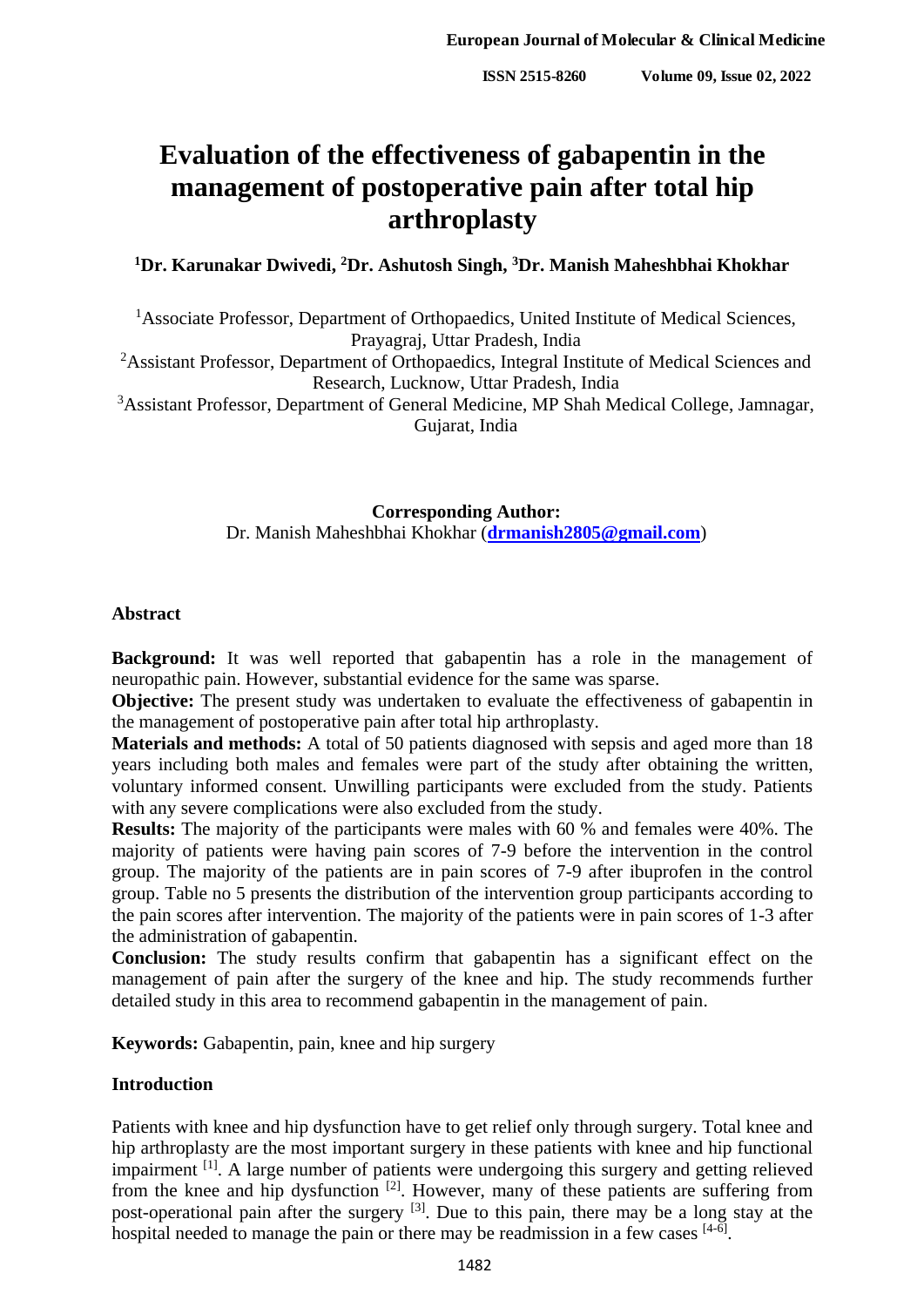**ISSN 2515-8260 Volume 09, Issue 02, 2022**

Hence, management of pain becomes a crucial issue after the surgery. The drugs which are used earlier like morphine has side effects such as nausea, vomiting, and even sedation [7]. However, the drugs like gabapentin have minimum side effects. The molecular structure of this drug is similar to that of GABA which is an inhibitory neurotransmitter in the brain [8]. It was well reported that gabapentin has a role in the management of neuropathic pain. However, substantial evidence for the same was sparse. Hence, the present study was undertaken to evaluate the effectiveness of gabapentin in the management of postoperative pain after total hip arthroplasty.

# **Materials and methods**

**Study design:** Observational study.

**Study participants:** A total of 60 patients who underwent knee and hip arthroplasty were included in the study. Patients from 50 to 65 years of age group and both males and females were part of the study after obtaining the written, voluntary informed consent. Unwilling participants were excluded from the study. Patients with any severe complications were also excluded from the study.

**Methods:** After the recruitment, patients underwent a thorough physical examination. Then the demographic data was obtained followed by detailed data collection. After recording the baseline pain scores, the participants were randomly grouped into control and intervention groups with 30 participants in each group. Ibuprofen was administered to the control group whereas gabapentin was administered to the intervention group for 5 days after the surgery. Post-intervention pain scores were recorded in both groups. Visual analogue scale was used to record the pain scores.

**Ethical considerations:** The study was approved by the institutional human ethical committee. Voluntary informed consent was obtained from all the participants.

**Statistical analysis:** Data was analyzed using SPSS 20.0. Student t-test was administered to observe the significance of the difference between the groups.

**Results:** Results were presented in Tables no 1 and 2. Table no 1 presents the gender distribution of the participants. The majority of the participants were males with 60 % and females were 40%. Table no 2 presents the levels of pain scores in the control group participants before the intervention. The majority of patients were having pain scores of 7-9 before the intervention in the control group. Table no 3 presents the distribution of the intervention group participants according to the pain scores after intervention. The majority of the patients were in pain scores of 7-9. Table no 4 presents the distribution of the control group participants according to the pain scores after intervention. The majority of the patients are in pain scores of 7-9 after ibuprofen in the control group. Table no 5 presents the distribution of the intervention group participants according to the pain scores after intervention. The majority of the patients were in pain scores of 1-3 after the administration of gabapentin.

| <b>Gender</b>  | Number of participants $(n=60)$ |
|----------------|---------------------------------|
| Males          | $36(60\%)$                      |
| <b>Females</b> | $24(40\%)$                      |

**Table 1:** Distribution of the participants as per the gender

Data were presented as frequency and percentage.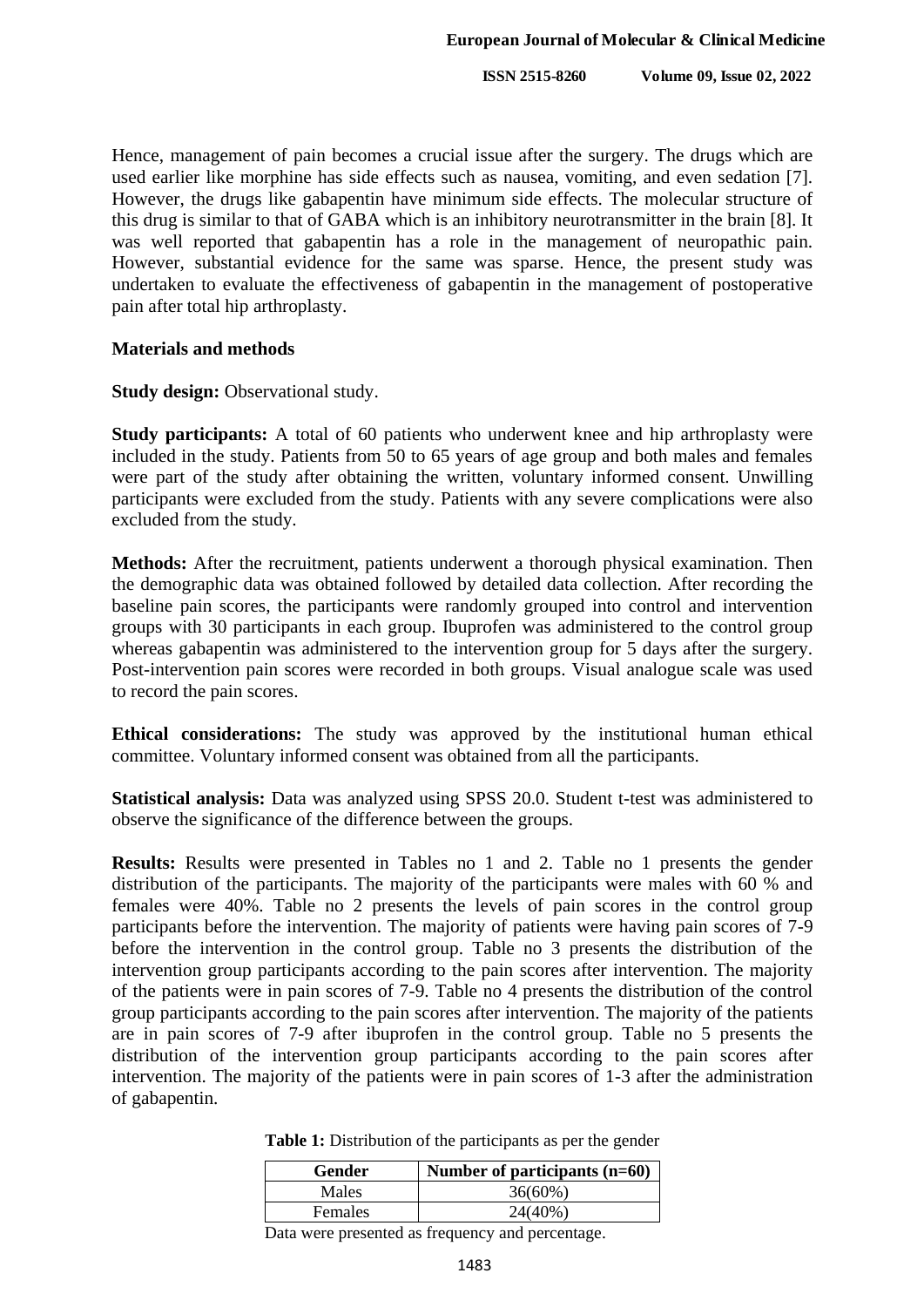| <b>Pain scores</b> | Number of participants (n=30) |
|--------------------|-------------------------------|
|                    | $0(0\%)$                      |
| $1 - 3$            | $4(13.3\%)$                   |
| 4-6                | $4(13.3\%)$                   |
| 7-9                | $20(66.6\%)$                  |
|                    | 2 (6.66)                      |

Table 2: Distribution of the control group participants according to the pain scores before intervention

Data were presented as frequency and percentage.

**Table 3:** Distribution of the intervention group participants according to the pain scores before intervention

| <b>Pain scores</b> | Number of participants (n=30) |
|--------------------|-------------------------------|
|                    | $0(0\%)$                      |
| $1 - 3$            | $2(6.6\%)$                    |
| $4-6$              | $4(13.3\%)$                   |
| 7-9                | 24 (80%)                      |
|                    |                               |

Data were presented as frequency and percentage.

**Table 4:** Distribution of the control group participants according to the pain scores after intervention

| Pain scores | Number of participants $(n=30)$ |
|-------------|---------------------------------|
|             | $0(0\%)$                        |
| $1 - 3$     | $8(26.6\%)$                     |
| 4-6         | $8(26.6\%)$                     |
| $7-9$       | 14 (46.6%)                      |
| ١O          | $0(0\%)$                        |

Data were presented as frequency and percentage.

Table 5: Distribution of the intervention group participants according to the pain scores after intervention

| <b>Pain scores</b> | Number of participants $(n=30)$ |
|--------------------|---------------------------------|
|                    | $4(13.3\%)$                     |
| $1 - 3$            | $10(33.3\%)$                    |
| 4-6                | $9(30\%)$                       |
| 7-9                | 7(23.3%)                        |
|                    |                                 |

Data were presented as frequency and percentage.

#### **Discussion**

It was well reported that gabapentin has a role in the management of neuropathic pain. However, substantial evidence for the same was sparse. Hence, the present study was undertaken to evaluate the effectiveness of gabapentin in the management of postoperative pain after total hip arthroplasty. The majority of the participants were males with 60 % and females were 40%. The majority of patients were having pain scores of 7-9 before the intervention in the control group. The majority of the patients were in pain scores of 7-9. The majority of the patients are in pain scores of 7-9 after ibuprofen in the control group. The majority of the patients were in pain scores of 1-3 after the administration of gabapentin. In recent times many studies reported the importance of gabapentin in the management of pain  $[8]$ . Further, gabapentin has been used in the management of pain in several surgeries  $[9-12]$ . One of the important advantages of gabapentin is that it can manage both acute and chronic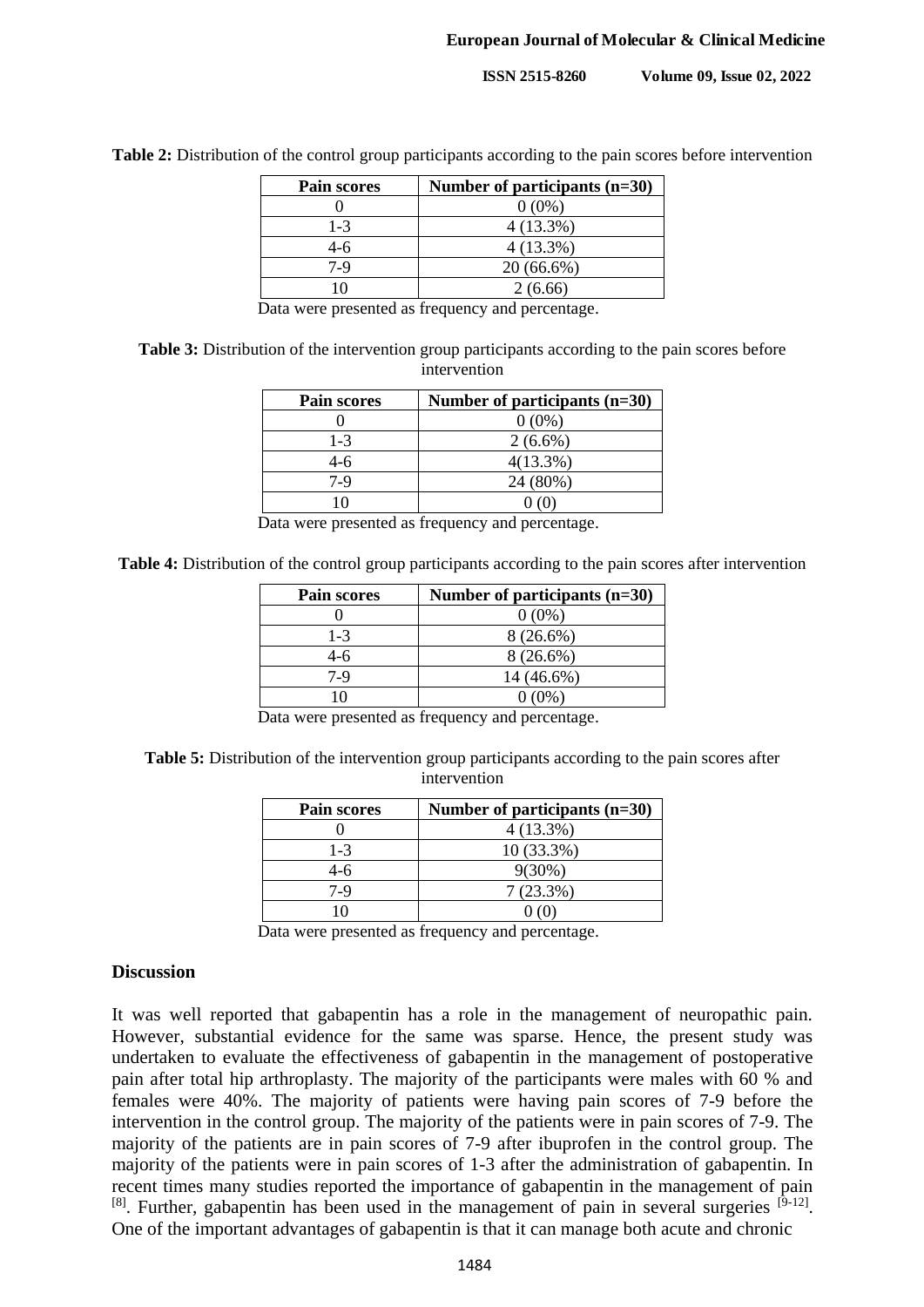pain <sup>[13]</sup>. The mechanism of action of the gabapentin was expected by reducing the production of the interleukins, especially IL-6. By reducing IL-6 the pain can be relieved  $[14]$ . The present study results are in accordance with earlier studies as we have observed improvement in the pain relief after the administration of gabapentin. However, the study was conducted at one center only. So, results cannot be generalized. Hence, the study suggests multi center studies to be undertaken to suggest implementation of gabapentin in the management of post-surgical pain management in patients underwent knee and hip surgeries.

#### **Conclusion**

The study results confirm that gabapentin has a significant effect on the management of pain after the surgery of the knee and hip. The study recommends further detailed study in this area to recommend gabapentin in the management of pain.

# **Conflicts of interest:** None declared.

# **Source of funding:** Self-funding.

# **References**

- 1. Ferguson RJ, Palmer AJR, Taylor A, Porter ML, Malchau H, Glyn-Jones S. Hip replacement. Lancet. 2018;392(10158):1662-71.
- 2. Kurtz S, Ong K, Lau E, Mowat F, Halpern M. Projections of primary and revision hip and knee arthroplasty in the United States from 2005 to 2030. J Bone Joint Surg. Am. 2007;89(4):780-5.
- 3. Bashinskaya B, Zimmerman RM, Walcott BP, Antoci V. Arthroplasty utilization in the United States is predicted by age-specific population groups. ISRN Orthop, 2012, 185- 938.
- 4. Dimitriou D, Antoniadis A, Flury A, Liebhauser M, Helmy N. Total hip arthroplasty improves the quality-adjusted life years in patients who exceeded the estimated life expectancy. J Arthroplasty. 2018;33(11):3484-9.
- 5. Husted H, Lunn TH, Troelsen A, Gaarn-Larsen L, Kristensen BB, Kehlet H. Why still in hospital after fast-track hip and knee arthroplasty? Acta Orthop. 2011;82(6):679-84.
- 6. Ranawat AS, Ranawat CS. Pain management and accelerated rehabilitation for total hip and total knee arthroplasty. J Arthroplasty. 2007;22(7-3):12-5.
- 7. Calandre EP, Rico-Villademoros F, Slim M. Alphadelta ligands, gabapentin, pregabalin and mirogabalin: a review of their clinical pharmacology and therapeutic use. Expert Rev Neurother. 2016;16(11):1263-77.
- 8. Vasta S, Papalia R, Torre G, Vorini F, Papalia G, Zampogna B, *et al*. The influence of preoperative physical activity on postoperative outcomes of knee and hip arthroplasty surgery in the elderly: a systematic review. J Clin Med. 2020;9(4):969.
- 9. Li XD, Han C, Yu WL. Is gabapentin effective and safe in open hysterectomy? A PRISMA compliant meta-analysis of randomized controlled trials. J Clin Anesth. 2017;41:76-83.
- 10. Han C, Kuang MJ, Ma JX, Ma XL. The efficacy of preoperative gabapentin in spinal surgery: a meta-analysis of randomized controlled trials. Pain Physician. 2017;20(7):649-61.
- 11. Jiang Y, Li J, Lin H, Huang Q, Wang T, Zhang S, *et al*. The efficacy of gabapentin in reducing pain intensity and morphine consumption after breast cancer surgery: a metaanalysis. Medicine (Baltimore). 2018;97(38):e11-581.
- 12. Hah J, Mackey SC, Schmidt P, McCue R, Humphreys K, Trafton J, *et al*. Effect of